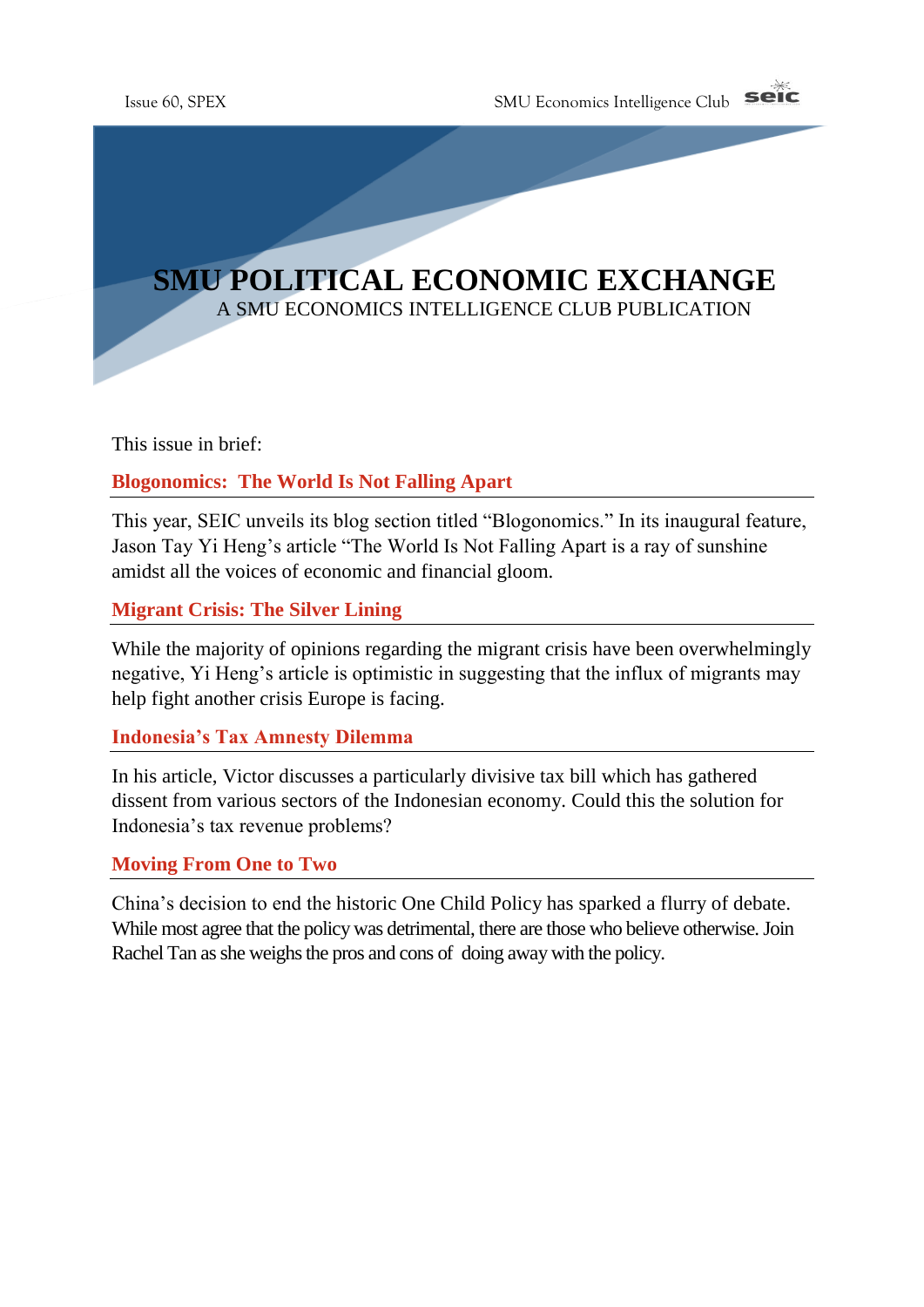# Blogonomics: Theworld is not falling apart

c

c

### *By Jason Tay Yi Heng*

As you might have seen on Facebook, I was recently invited by the SMU Economic Intelligence Club to speak to some students at SMU. The topic was: The World in 2016 and what ASEAN can expect. This blogpost contains an adapted version of my speech, broken down into two parts. The first (this post) is on the global outlook and the second [\(read](https://jasontanyiheng.wordpress.com/2016/02/20/asean-outlook-domestic-policy-key-to-robust-growth/) it here) is on the impact on selected ASEAN economies.

#### **Shifting tectonics of the global economy**

2016 has gotten off to a momentous start, but not of the right sort for most people. Financial markets are in a kerfuffle while doubts continue to cloud the outlook for China. Capital outflows from emerging markets have accelerated while EM currencies have also been battered. There are widespread deflationary headwinds stemming from lower oil and commodity prices, which were caused by tepid global demand. Because of the rising uncertainty and heightened volatility, forecasts of global growth have been downgraded.

However, the world is not falling apart, despite the pessimism and gloom from the naysayers. The basic picture on growth remains unchanged. Global growth is likely to accelerate on the strength of the US recovery driving similar rebounds in Japan and the Eurozone. This positive outlook for the G3 economies is likely to result in favourable spillovers to the rest of the world, including ASEAN. This is particularly pertinent when animal spirits return to businesses in the US and the capex cycle turns positive – ASEAN will feel the greatest benefits when capital expenditure in the US results in greater tech-heavy, capital-intensive exports from ASEAN.

Past recessions used to be preceded by spikes in oil prices; however, this time round when oil prices have dropped like a stone, economic agents are worried about the job losses and investment cuts. This is irrational, though understandable *prima facie*. The fall in oil prices is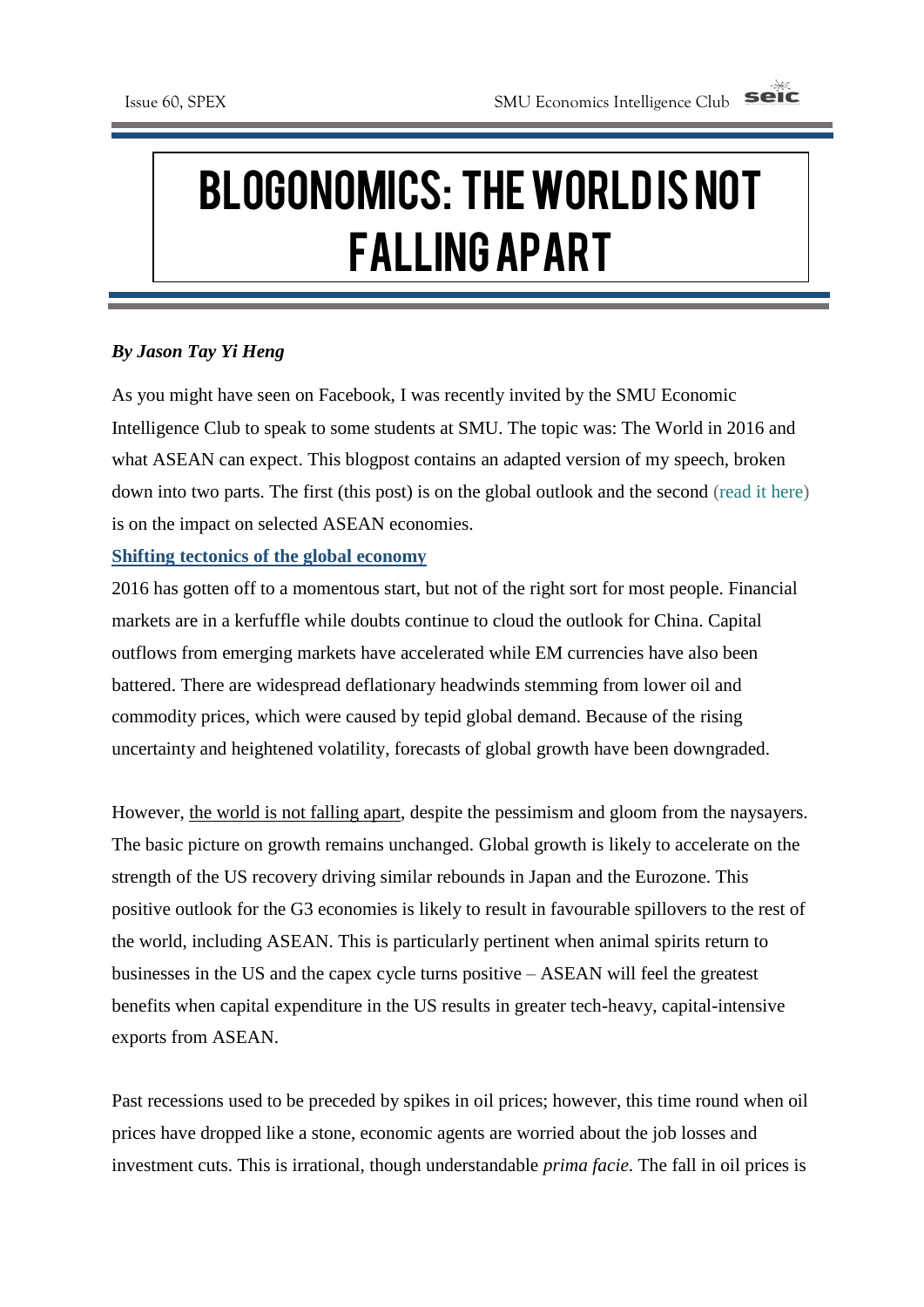a big plus for consumption levels, especially for net oil importers, like many countries in ASEAN.

China will continue to decelerate as it transitions to a higher quality and more sustainable growth trajectory. There will be episodic stresses but no epic meltdown foretold by China bears. Policy direction remains uncertain, as seen by the surprises sprung on global markets by Chinese officials and central bankers alike, and this could be the source of further instability in the Middle Kingdom. Consequently, with the close economic links between China and ASEAN, the economic slowdown in China will be a drag on global and regional growth rates.

#### **Watch the geopolitics, too**

Rising tensions on a global scale could derail growth, regardless of a country's economic fundamentals. Rising temperatures and tempers could boil over, but this is not without precedent. The increasingly belligerent North Korea with its nuclear and missile tests could really test the patient of the US; if the US deems it a viable threat to the US mainland, then the world's sole superpower could be forced to clamp down on the DPRK. In the Middle East, tensions between the Sunni and Shia factions have bubbled to the surface again, this time in the form of hostilities between Saudi Arabia and Iran. Not to mention the scourge that is ISIS. There is also disunity in the European Union: Brexit, the refugee crisis and the conditions of Greece's bailout.

Closer to home, the terrorist attack in Jakarta is an ominous portent of the terrorism spillover to Asia. ISIS proxies could instigate terror attacks in prominent locations in the region which could deflate the nascent optimism. Trouble is also brewing in the high seas. The territorial disputes in the South and East China Seas are uniting claimant nations against China. Even the US, in a bid to re-assert its once-waning influence in Asia, has waded into the fray with two Freedom of Navigation operations in recent months, to the ire of China. The incoming Democratic Progressive Party (DPP) in Taiwan – in control of both the legislature and the presidency – could complicate Cross-Straits relations with China and further turn on the heat in East Asia.

#### **Bottom line: More positives than negatives**

Global growth is likely to be fuelled by a strong performance by the G3 economies which will outweigh the drag from a slowing Chinese economy.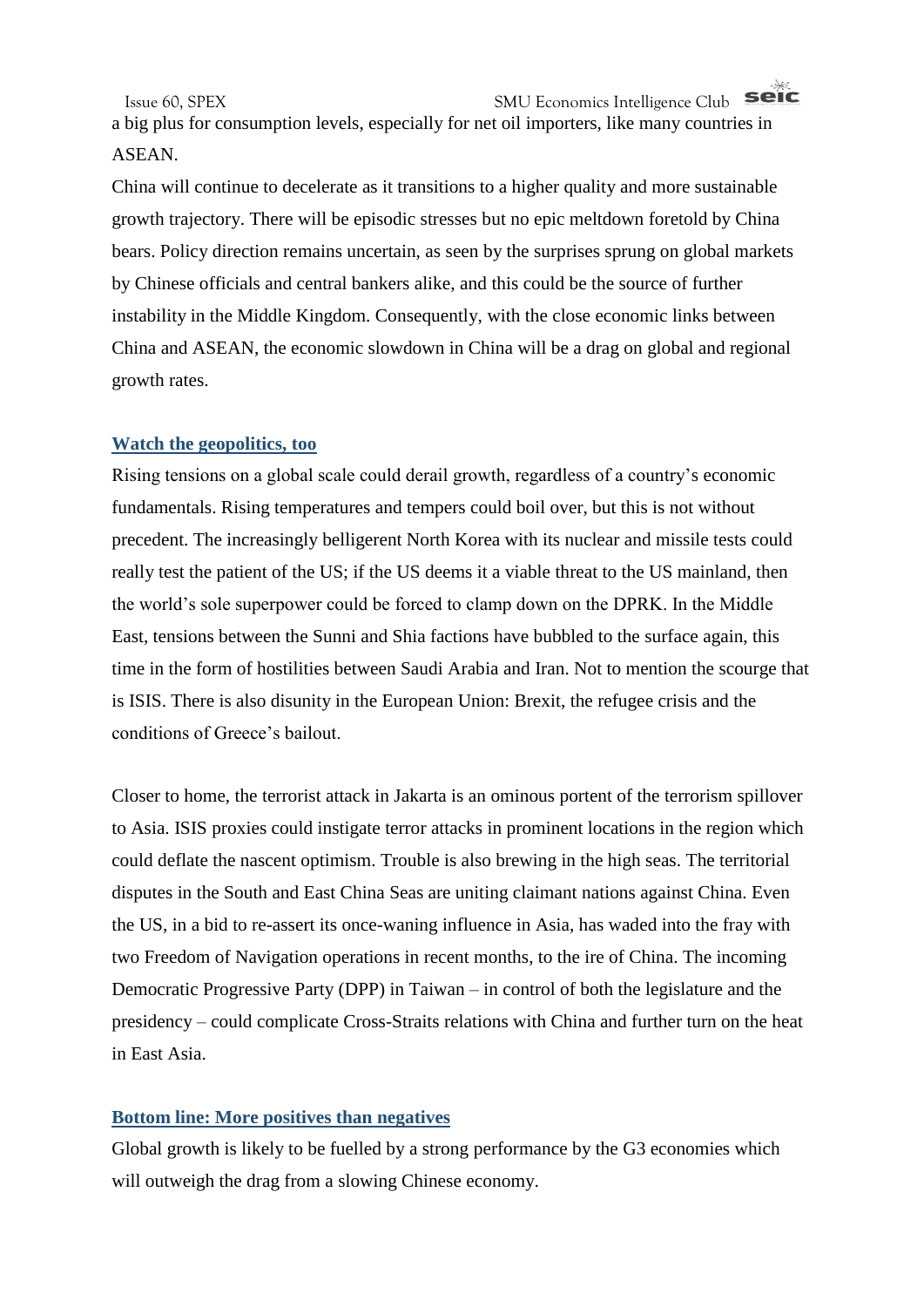- **US**: Positives are reinforcing positives and feeding into a virtuous circle. The recovery is on track and the economy is slowly but surely gathering momentum. With the labour market robust and housing prices creeping upwards, wages have climbed while unemployment is near its natural floor. However, we continue to await the upturn in capex by businesses that will drive trade and growth in Asia. That said, the strength of the US Dollar could crimp export competitiveness while turmoil in the financial markets could stay the hand of the Federal Reserve in hiking interest rates in the short-term, even though markets could be caught by surprise when the US economy rebounds faster than expected, necessitating a faster-than-expected hiking trajectory.
- **Eurozone**: The Eurozone recovery remains lacklustre but seems to be picking up pace as significant monetary easing by the ECB gains traction in the real economy. The weak euro should boost exports even as inflation remains tepid. Financial fragilities continue to be present while political fractures could disrupt growth prospects. That said, the Eurozone has proven to be resilient and has seen out every crisis it has faced. With a little luck, we could see an upside surprise from the Eurozone.
- **Japan:** The weak Yen should also support trade levels and support the corporate sector while encouraging the influx of tourists. Most importantly, there is a need for the *Keidanren* (the larger businesses in Japan) to share the fruits of a weaker Yen through rising wages for employees which will in turn intensify inflationary pressures in the domestic economy. Capital spending is also increasing as economic prospects brighten. The risk of falling back into deflation, though, must be actively mitigated by aggressive policy action by the Bank of Japan. Growth in Japan might not be fast, but it will be decent.
- China: The world's second-largest economy is struggling to overhaul its economic fundamentals. Growth needs to transition from relying on debt-fuelled investment, export-led growth and the manufacturing sector to an economy that is focused on consumption and services while paying down debt levels. The anti-corruption drive initiated by President Xi Jinping, while necessary, is curbing growth as officials and businesses shy away from making even productive decisions, in the fear of being implicated in the harsh dragnet. China also needs to reduce its industrial overcapacity that is driving down corporate profits. The policy response needs to be coherent and coordinated to prevent more confusion and uncertainty in a nervous world. Most importantly for China, it needs to follow through on long-term supply-side reforms to ensure that growth remains sustainable in the long haul. Currency stability in the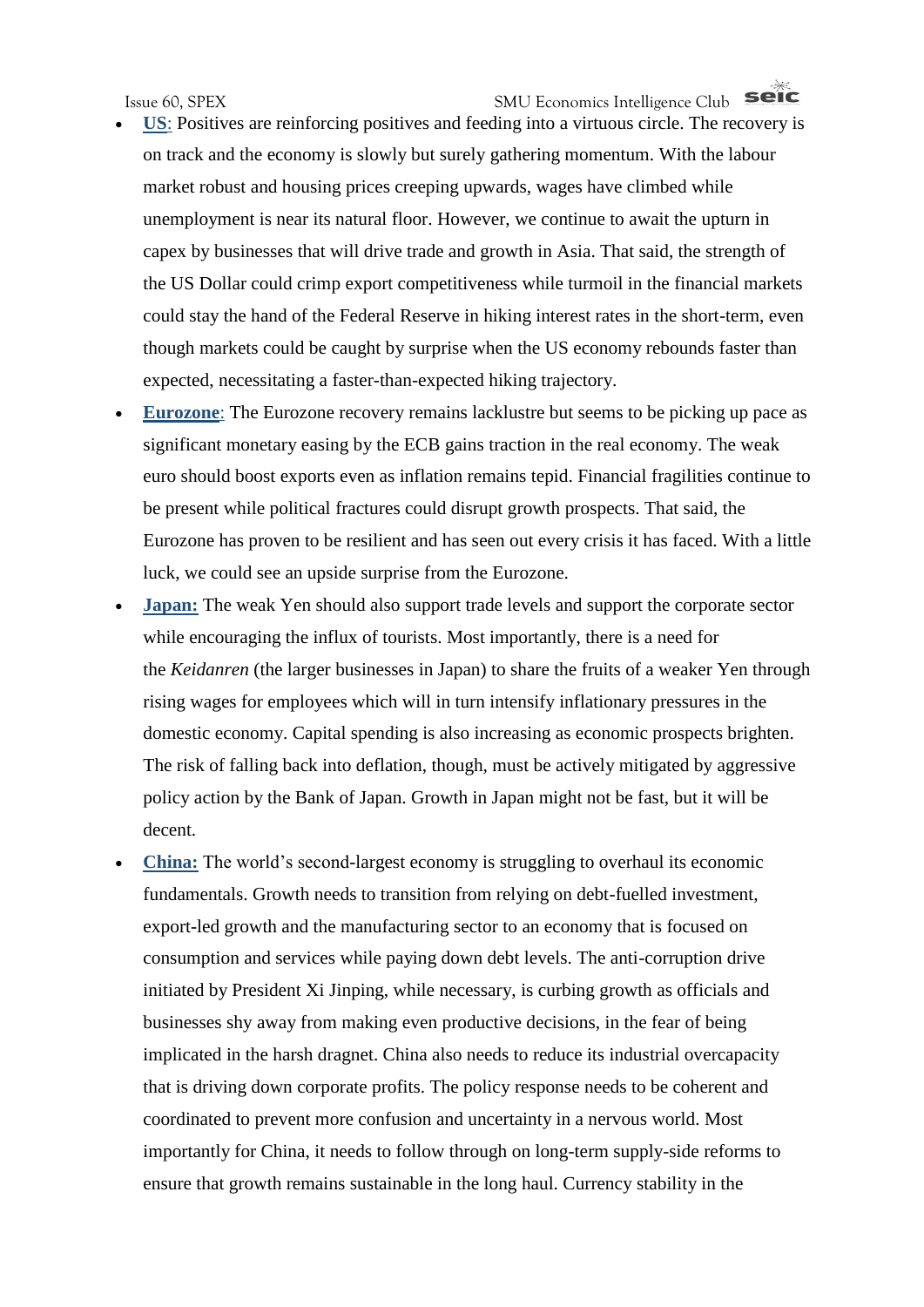Issue 60, SPEX<br> **Example 20** SMU Economics Intelligence Club Renminbi (i.e. no depreciation) will also boost confidence whilst curbing capital outflows.

# **You can read more of Jason's articles on his blog, titled "***Jason's Musings:*

*On life, society, and the economy"* **at: [https://jasontanyiheng.wordpress.com](https://jasontanyiheng.wordpress.com/)**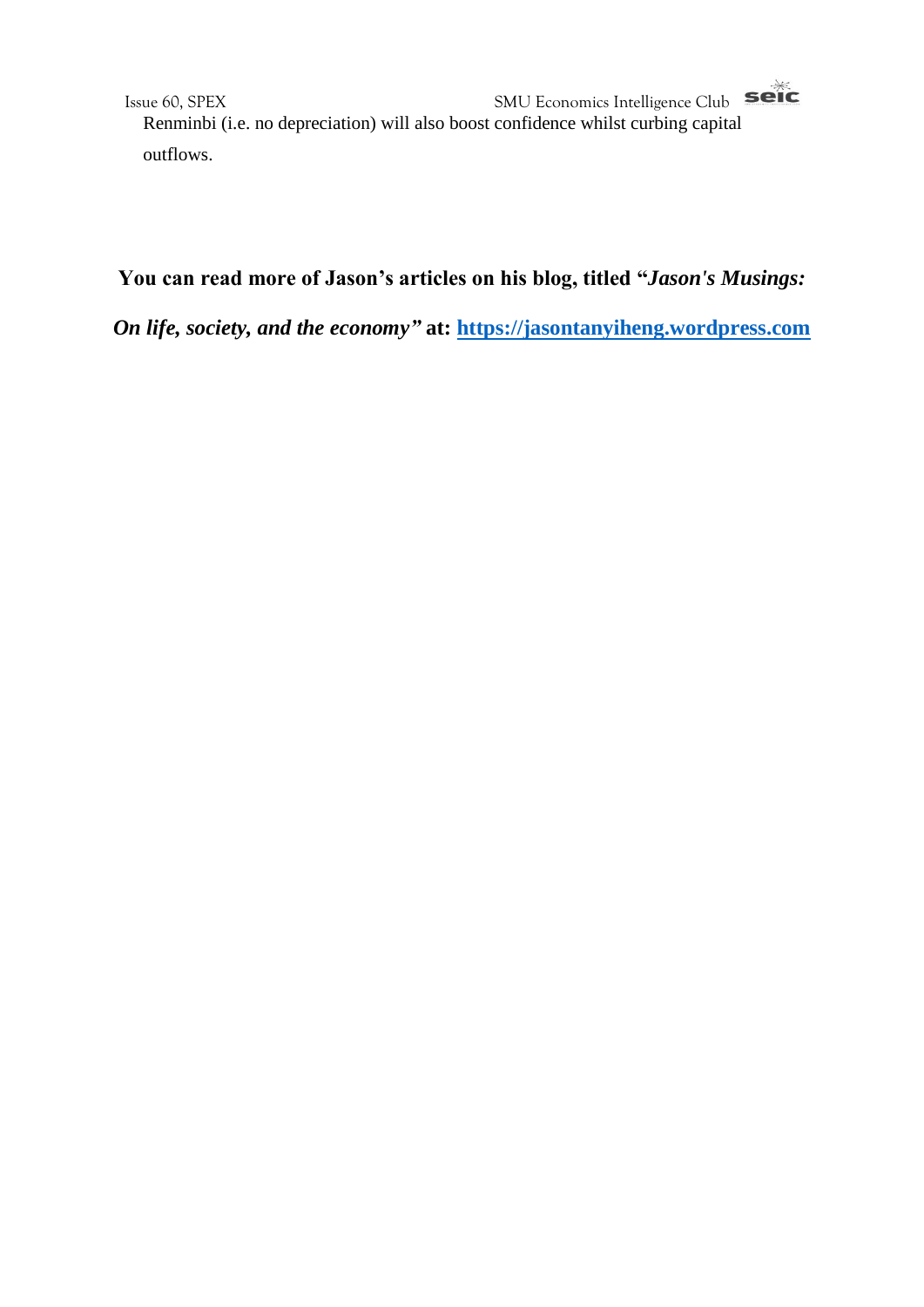# Migrant Crisis: The Silver Lining

### *By Teo Yi Heng*

The phenomenon of refugees coming into Europe is in no way recent. The Arab Spring which started in late 2010, and in particular the Syrian Civil War, truly sparked off the wave of refugees streaming into Europe. It was not until April 2015 when numerous boats of illegal immigrants capsized on their way across the Mediterranean Sea that the Migrant Crisis really came to the fore.

The numbers are staggering. In 2014, Frontex, the European Union's, border control agency, reported a total of 283,532 arrivals by land and sea, 28% of whom hailed from Syria (Frontex, 2015). In 2015, that number had ballooned to 1,000,000 arrivals, about half of whom were escaping from war torn Syria (Miles, 2015). That is about one fifth of the population of Singapore arriving in the span of just one year, many in rickety boats likely to sink in the rough seas of the Mediterranean. In fact, many did.



In response to this, the Italian government initiated Operation Mare Nostrum; a program operated by the Italian Navy to rescue migrants from capsized boats coming across the Mediterranean. While the program saved many lives, it was extremely expensive for the Italian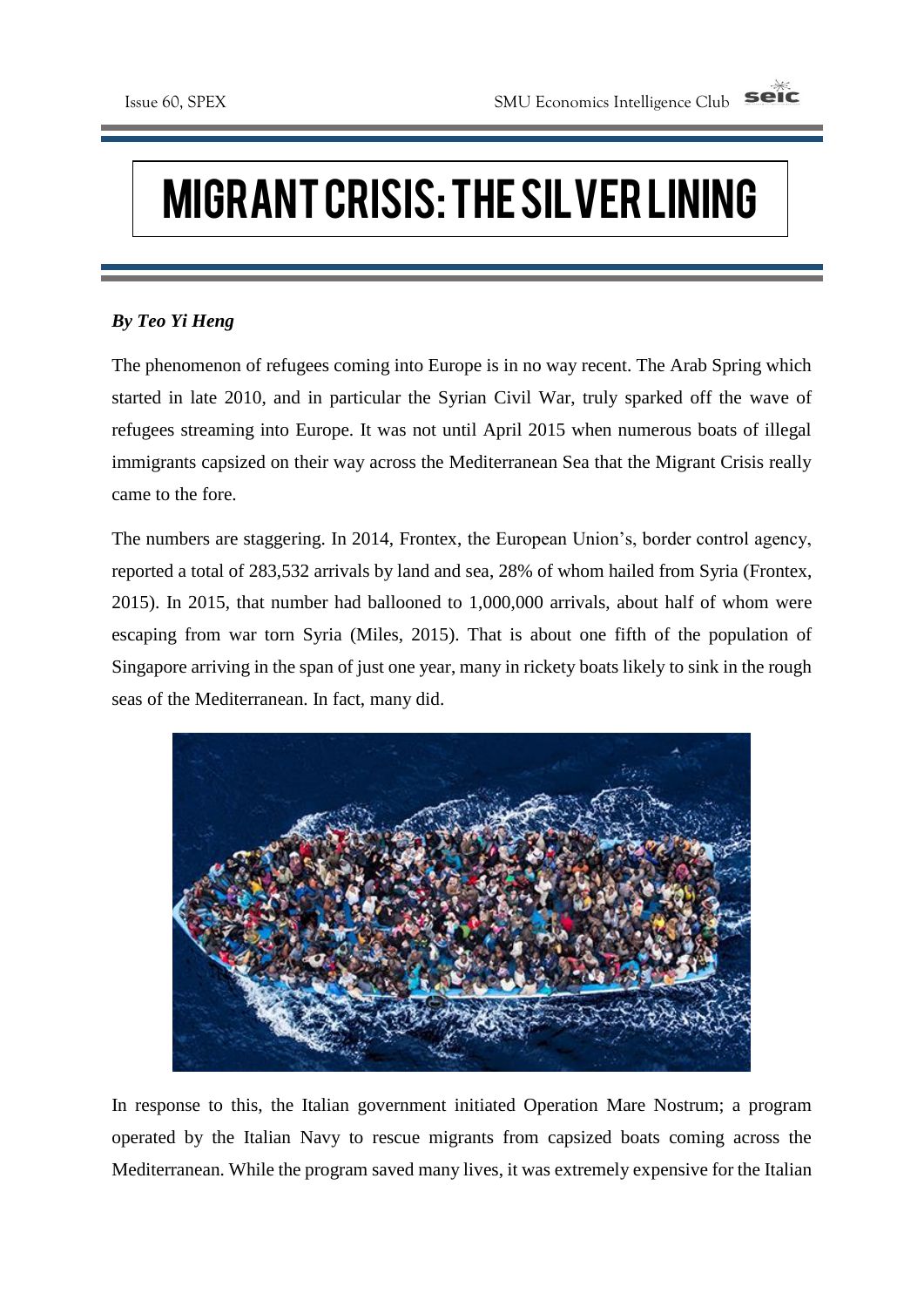#### seic Issue 60, SPEX SMU Economics Intelligence Club

government which was left to fund it almost entirely themselves. (The European Union supported the program with a 1.8 million Euro grant from their External Borders Fund (European Union, 2014), but it was wholly insufficient to cover the costs of the program, estimated to be approximately 9 million Euros a month (Scherer & Polleschi, 2014).) This led to Operation Triton a program by Frontex which has been criticised for being inadequate both in terms of resources, as well as approach (BBC, 2014).

Further compounding the problem is that the inflows are not restricted to refugees, and include numerous economic migrants from places such as South Asia and the Western Balkans (Stojanovic, 2015), making it difficult for governments to determine who to give asylum protection to. This has, as expected, contributed to other problems as well, both bureaucratic and social. However, despite the myriad difficulties, the crisis also may have its benefits.

Europe, as with almost all developed economics, has an aging population. While it is in no way in as dire straits as Singapore or Japan, it is still projected to reduce growth rates, productivity and government tax revenue (Feldstein, 2006). The recent arrival of migrants, many of whom are youths of working age could be a "silver lining". In a report by CNBC, Magdalena Andersson, the Swedish Finance Minister, said that "It's important that we see that we do have families of working age coming to the Continent which is an aging continent. Of course, it would put some strains on the public finances in the short term but in the long run this could promote growth and job creation in Europe. We truly have a demographic challenge on this continent and having asylum seekers could be a good thing. If we are able to help these people get onto the labour market and start working, it will lead to higher growth for Europe as a whole." (Ellyatt, 2015). Christian Bodewick, a Program Lead for the World Bank, also noted in an article published by the Brookings Institute that "The real policy question for the countries of Central Europe and the Baltics today is therefore not whether to accept migrants or not, but rather how to turn the challenge of today's refugee crisis into an opportunity.", noting that Central Europe and the Baltics have low fertility coupled with high emigration, leading to great pressures on the funding of public services as well as the economy at large (Bodewig, 2015).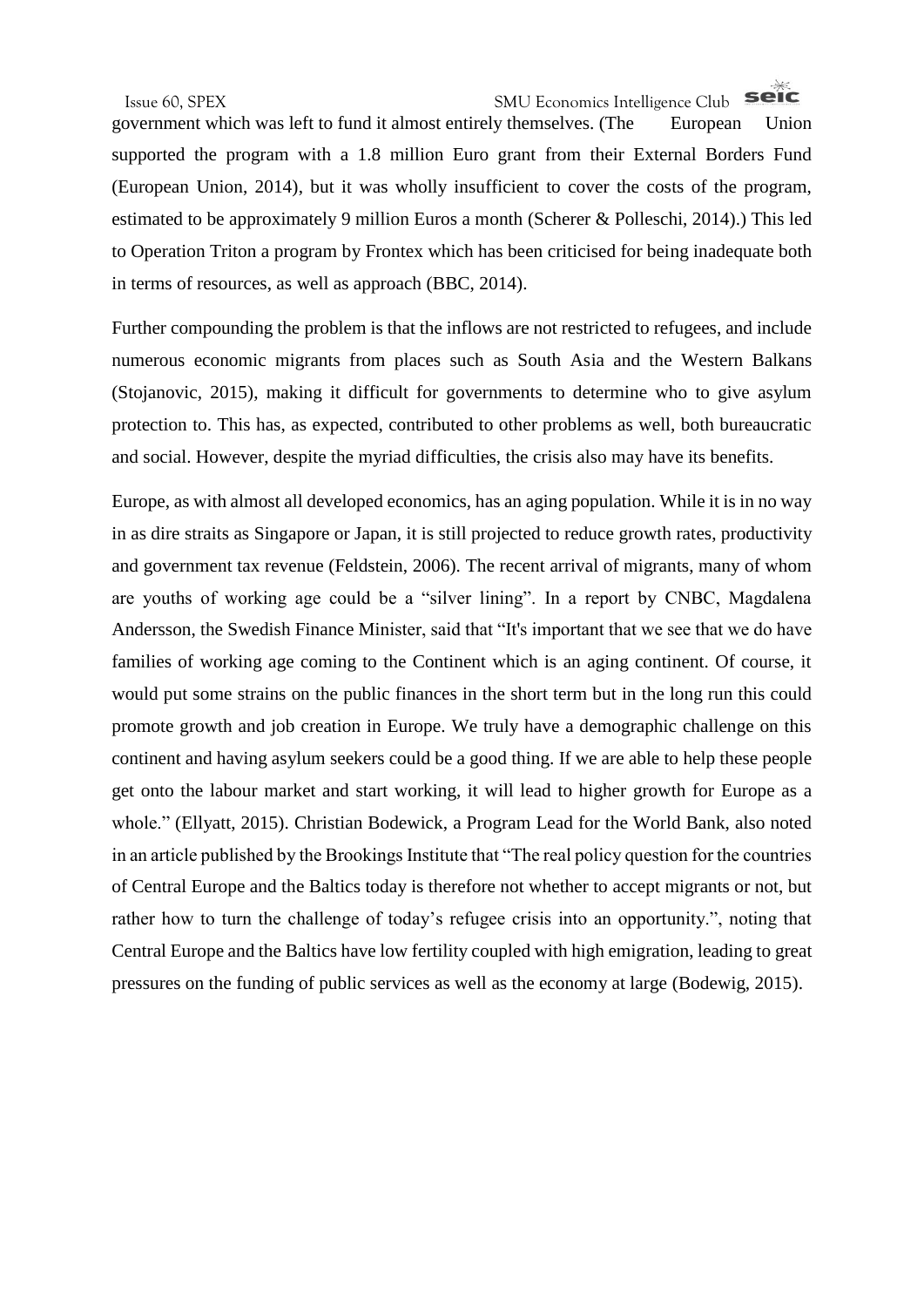

The benefits do not detract from the many problems faced by Europe with regards to dealing with this crisis. The financial burden on the government is of course a major one, especially in the short term. Matthias Lücke, Senior Researcher and Member of the Management Board for The Kiel Institute for the World Economy noted that the annual cost of accepting refugees for Germany could cost between 25 and 55 billion Euros (DW, 2015). While this sum may be manageable for a strong economy like Germany, as the case of Operation Mare Nostrum shows, the refugee crisis is already a financial burden for certain European countries. Neither does it help that the weak European economies (Italy Greece etc.) who are still reeling from the Global Financial Crisis of 2008, happen to be the frontline states in this crisis.

Perhaps the greatest challenge Europe faces is the challenge of integrating this large influx of immigrants, and to prevent them from forming ghettoes and slums, isolating themselves from the larger society. The experience of France and its banlieues, where its inhabitants, mostly immigrants of Muslim origin who report to be oppressed and alienated (Packer, 2015), is one to be avoided if at all possible.

At the end of the day, as with most things, the future of the migrant crisis and its effect on Europe will be decided by numerous factors. How well will migrants and refugees integrate into European society? How will Europeans react to this new surge in refugee arrivals and will this spell trouble for Europe's mainstream parties? Will the European economy be able to support the refugees in the short term, and will the predicted long term benefits actually pan out?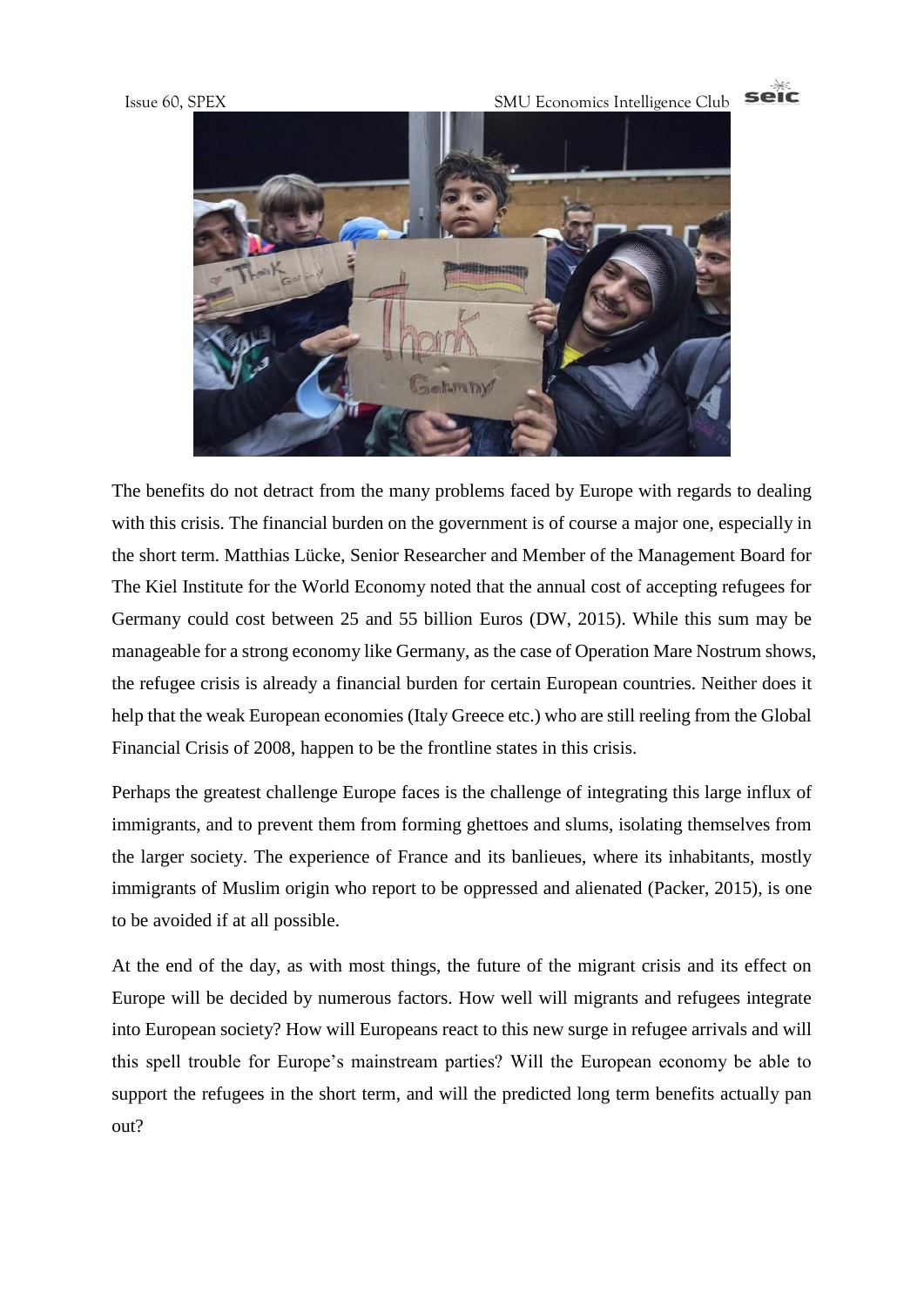seic Issue 60, SPEX SMU Economics Intelligence Club

But if the governing parties of Europe have any sense, they would look at the migrant crisis in its entirety and not be dictated to by their extremist rivals.

#### **References:**

- 1. BBC. (2014, 11 12). Mediterranean migrants: EU rescue policy criticised. Retrieved from http://www.bbc.com/news/world-europe-30020496
- 2. Bodewig, C. (2015, 9 21). Is the refugee crisis an opportunity for an aging Europe? Retrieved from http://www.brookings.edu/blogs/futuredevelopment/posts/2015/09/21-refugee-demographics-europe-bodewig
- 3. DW. (2015). Refugee influx to cost Germany 25 to 55 billion euros annually. Retrieved from http://www.dw.com/en/refugee-influx-to-cost-germany-25-to-55 billion-euros-annually/a-18912600
- 4. Ellyatt, H. (2015, 9 11). Migrants could help solve Europe's aging problem. Retrieved from http://www.cnbc.com/2015/09/11/migrants-could-help-solve-europes-agingproblem.html
- 5. European Union. (2014, 10 7). Press Release Frontex Joint Operation 'Triton' Concerted efforts to manage migration in the Central Mediterranean. Retrieved from http://europa.eu/rapid/press-release\_MEMO-14-566\_en.htm
- 6. Feldstein, M. (2006). THE EFFECTS OF THE AGEING EUROPEAN POPULATION ON ECONOMIC GROWTH AND BUDGETS:. NATIONAL BUREAU OF ECONOMIC RESEARCH.
- 7. Frontex. (2015). Annual Risk Analysis 2015. Retrieved from http://frontex.europa.eu/assets/Publications/Risk\_Analysis/Annual\_Risk\_Analysis\_20 15.pdf#page=59
- 8. Miles, T. (2015, 12 22). EU gets one million migrants in 2015, smugglers seen making \$1 billion. Retrieved from http://www.reuters.com/article/us-europe-migrantsidUSKBN0U50WI20151222
- 9. Packer, G. (2015, 8 31). The Other France. Retrieved from http://www.newyorker.com/magazine/2015/08/31/the-other-france
- 10. Scherer S., & Polleschi, I. (2014, 7 8). Italy in talks with EU to share responsibility for boat migrants. Retrieved from http://www.reuters.com/article/us-eu-italymigrants-idUSKBN0FD1YL20140708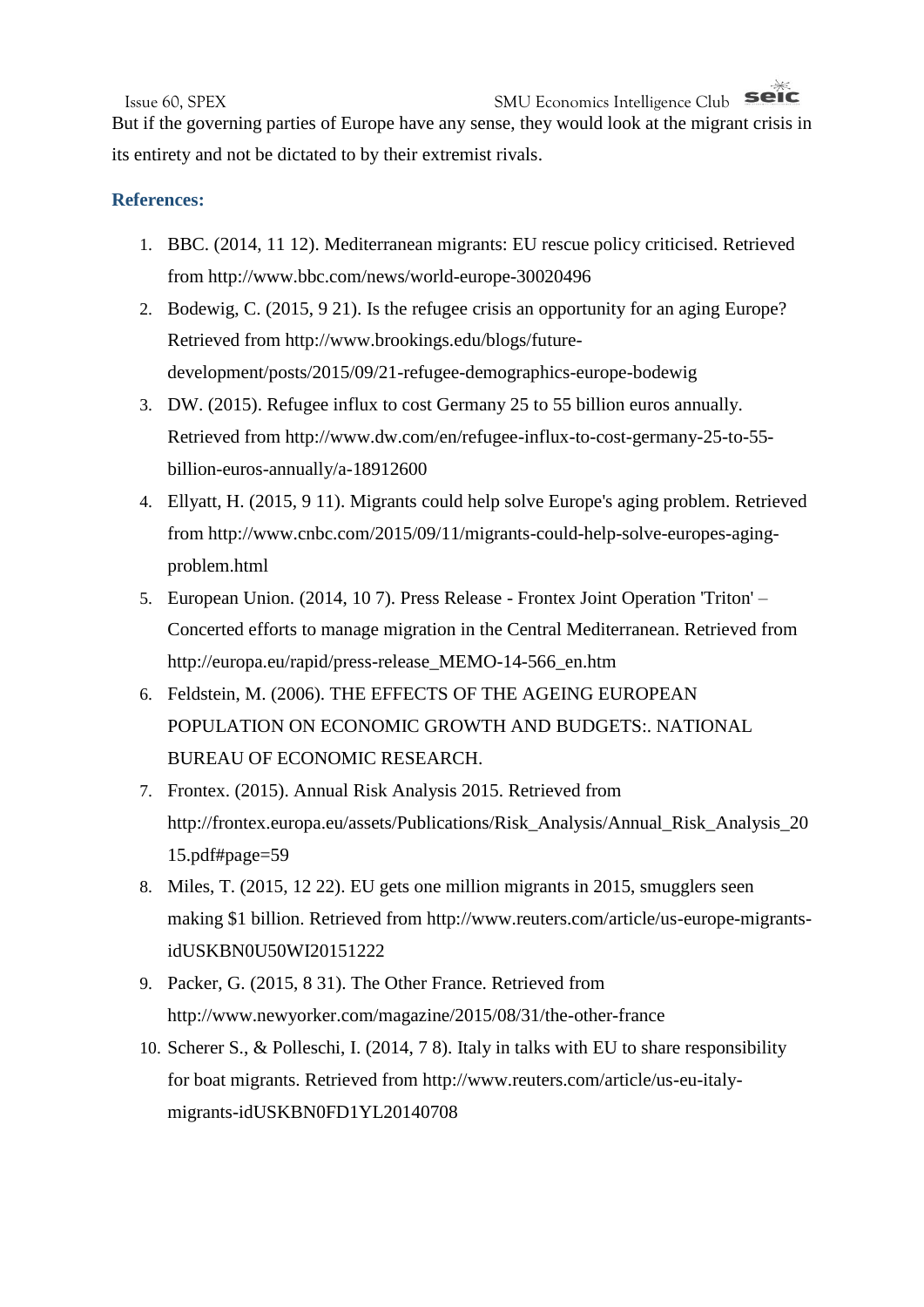Issue 60, SPEX<br>11 Stoisposis D (2015 0 3) 15 11. Stojanovic, D. (2015, 9 7). Migrant crisis: Pakistanis, others dumping IDs to become 'Syrian'. Retrieved from http://www.smh.com.au/world/migrant-crisis-pakistanisothers-dumping-ids-to-become-syrian-20150906-gjggcn.html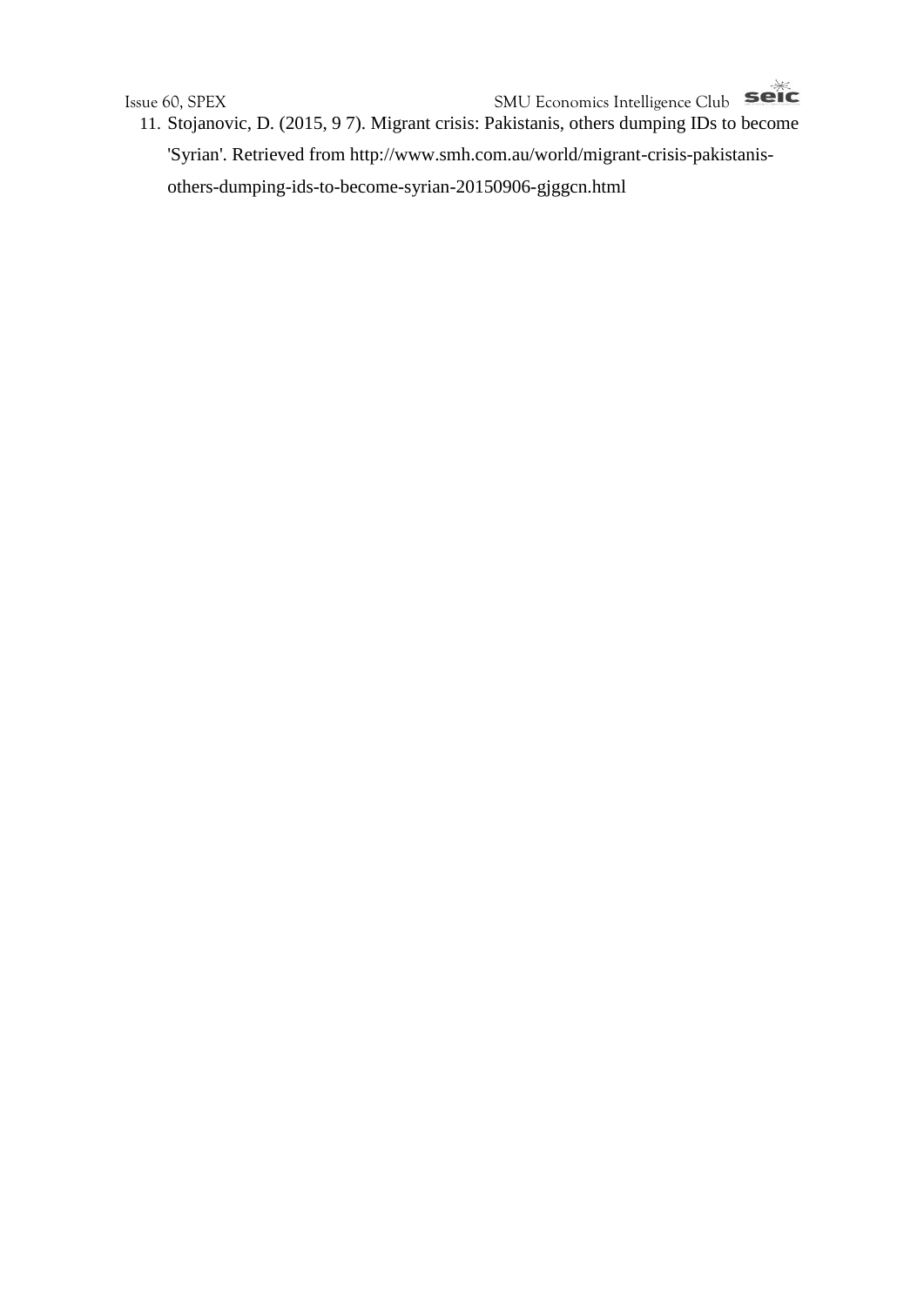# Indonesia's Tax Amnesty Dilemma

#### *By Victor Julistiono Barlian*

In early 2015, the Indonesian Finance Minister, Bambang Brodjonegoro announced a plan for a tax amnesty bill. This bill, if successfully passed in the parliament and implemented, would allow Indonesians who park their money overseas to repatriate their assets back to the country at a lower penalty rate and be absolved of any potential criminal and financial charges.

Ever since the announcement, there have been on-going discussions regarding the tax amnesty bill. At first glance, this decision seems to be a desperate measure by the government to raise tax revenue amidst the slowdown in the economy and its prolonged failures in meeting its tax revenue target.

With a widening budget deficit, it is clear that Indonesia really needs a boost in its tax revenue to balance its growing expenditures. However, for the past seven years, Indonesia has always missed its tax revenue target. In 2015, despite exceeding Rp 1 quadrillion (USD 76 billion) for the first time in history, Indonesia's tax revenue still fell short by Rp 234 trillion (USD 18 billion) or around 18% of its target. This problem could be attributed to the challenges in tax collection and expansion of its tax base. Based on the latest data by the tax agency, out of more than 120 million workforce, only about 28 million workers have tax numbers and only half of them pay their tax regularly. On the corporate side, the situation is not better either. The latest data in 2014 shows that only 46 percent of companies with registered tax numbers pay their tax regularly. It is not surprising that Indonesia's tax ratio is among the lowest in the region at 12 percent of the GDP. Neighbouring countries like Singapore, Philippines, Malaysia, and Thailand have a tax to GDP ratio of above 14 percent.

The tax amnesty bill was proposed to solve those problems. By attracting the funds parked overseas back to Indonesia, the government hoped that the funds would stay in Indonesia for a long time and contribute to the economic development there. The draft of the bill states that the funds are required to be invested in government or state-owned company bonds for a period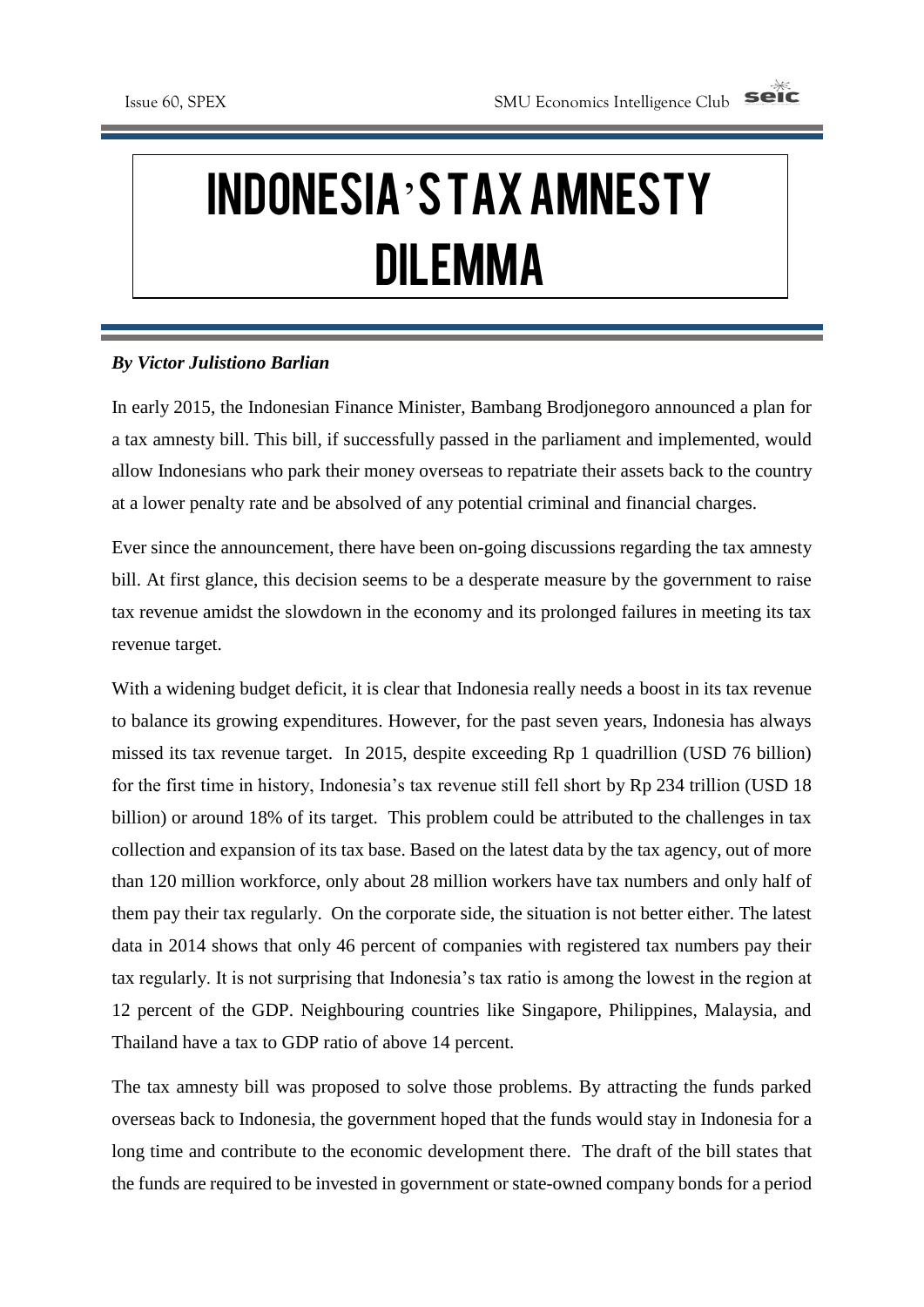# Issue 60, SPEX SMU Economics Intelligence Club

of at least three years and after one year, these funds can be switched to other approved investment instruments. Although there are no official data on the amount of assets of Indonesians overseas, it is estimated the figure stands at around Rp 3 quadrillion (USD 228 billion). The Finance Ministry expects that upon its implementation, there would be additional tax revenue of at least Rp 60 trillion (USD 4 billion), which would be able to aid the ailing government budget.

The proposed tax amnesty bill is not without controversies. Since its announcement, it has garnered backlash from a number of tax experts and economists. Yustinus Prastowo, Executive Director of Center for Indonesian Taxation Analysis (CITA) cited that the policy will pose a moral hazard and could discourage compliant taxpayers to fulfil their obligation. This view concurs with a paper by Malik and Schwab (1991) that shows people tend to report less income as the probability of an amnesty rises. Furthermore, according to BNP Paribas' economist, Philip McNicholas, this policy could also be interpreted as a way to legitimizing corruption. In addition, there is also a risk that a loophole in the implementation could lead to money laundering. Notwithstanding the moral hazard of such policy, the Indonesian government are firm on their stance that "funds hidden overseas" need to return back to Indonesia and be invested in the economy, despite the dubious effectiveness of such a policy.

Up until now, the proposed tax amnesty is not conclusive as it is still being deliberated in the Indonesian House of Representatives. Most importantly, in implementing the tax amnesty, there is a need to increase future tax enforcement. Otherwise, the tax amnesty is unlikely to generate significant positive impact on tax revenues (Stella, 1991). Historical data shows that Indonesia's tax collection has been poor. Hence, there is a great need to improve the tax enforcement and collection system in Indonesia.

As the efficacy of tax amnesty is still debatable, the Indonesian government should instead focus on fixing fundamental issues that are hampering tax collection on a daily basis. Some problems are the limited number of tax officers, inefficient tax officers, poor tax administration and obsolete technology. Although solving these issues are not low hanging fruit either, fixing them would surely have a positive and longer lasting impact on the Indonesian economy.

#### **References:**

1. Gunawan, A. & Hermansyah, A. (2016, January 12). Behind tax-shortfall: Rethinking Indonesian Taxation.*The Jakarta Post.*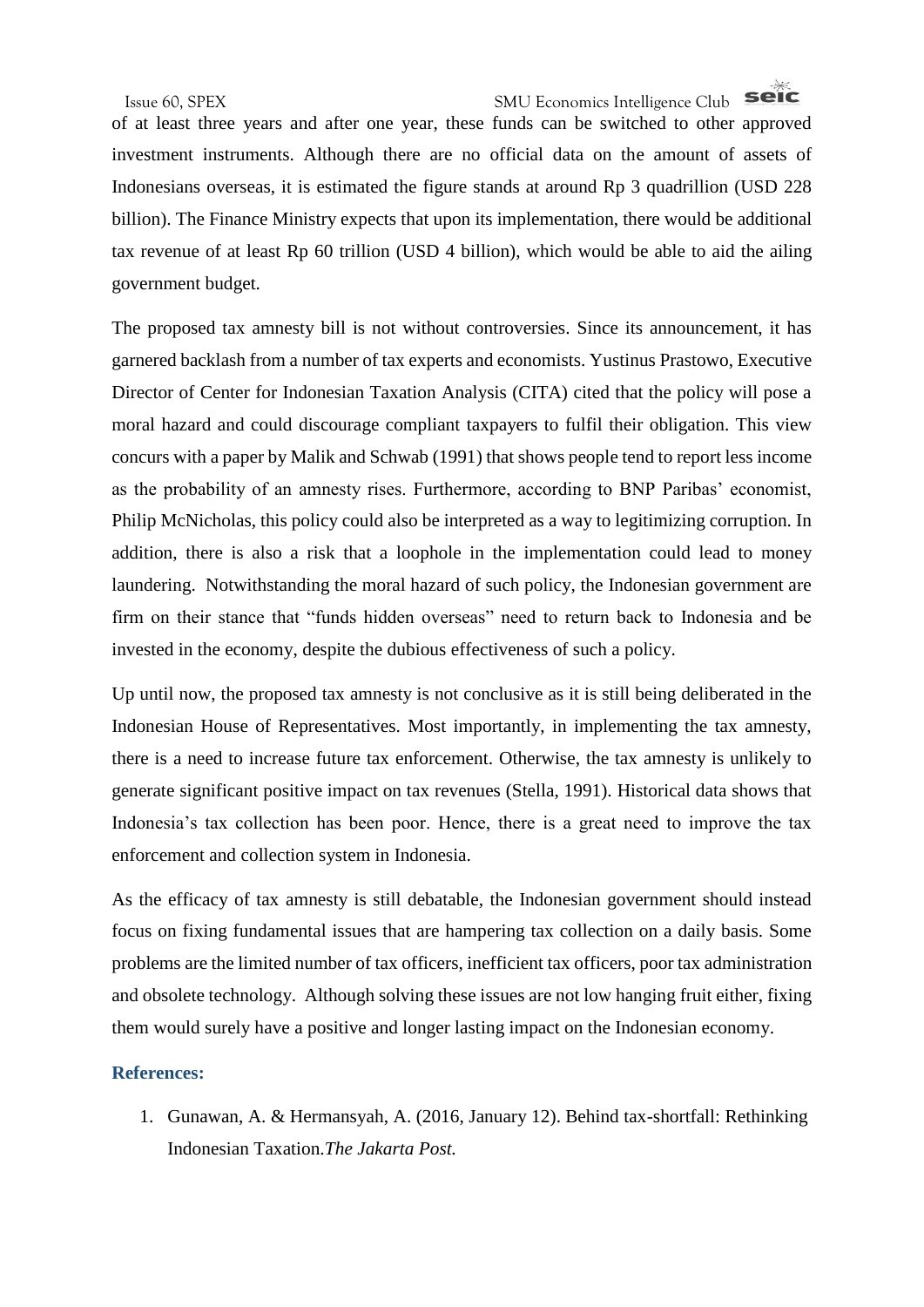- 2. Malik A.S.& Schwab R.M. (1991). The Economics of Tax Amnesties. *Journal of Public Economics*, *46*, 29–49.
- 3. Natahadibrata, N., Samboh, E. & Witular, R.A. (2015, June 22). Amnesty for financial crimes. *The Jakarta Post.*
- 4. Stella, P. (1991). An Economic Analysis of Tax Amnesties.*Journal of Public Economics, 46,* 383-400.
- 5. Sambijantoro, S. (2015, June 23). Impacts of tax pardon questioned. *The Jakarta Post.*
- 6. Witular, R.A. & Amianti, G.D. (2015, February 4). Govt to launch tax amnesty. *The Jakarta Post.*
- 7. Witular R.A., Sipatuhar, T. & Amin, K. (2016, February 24). Big-bang repatriation on way. *The Jakarta Post*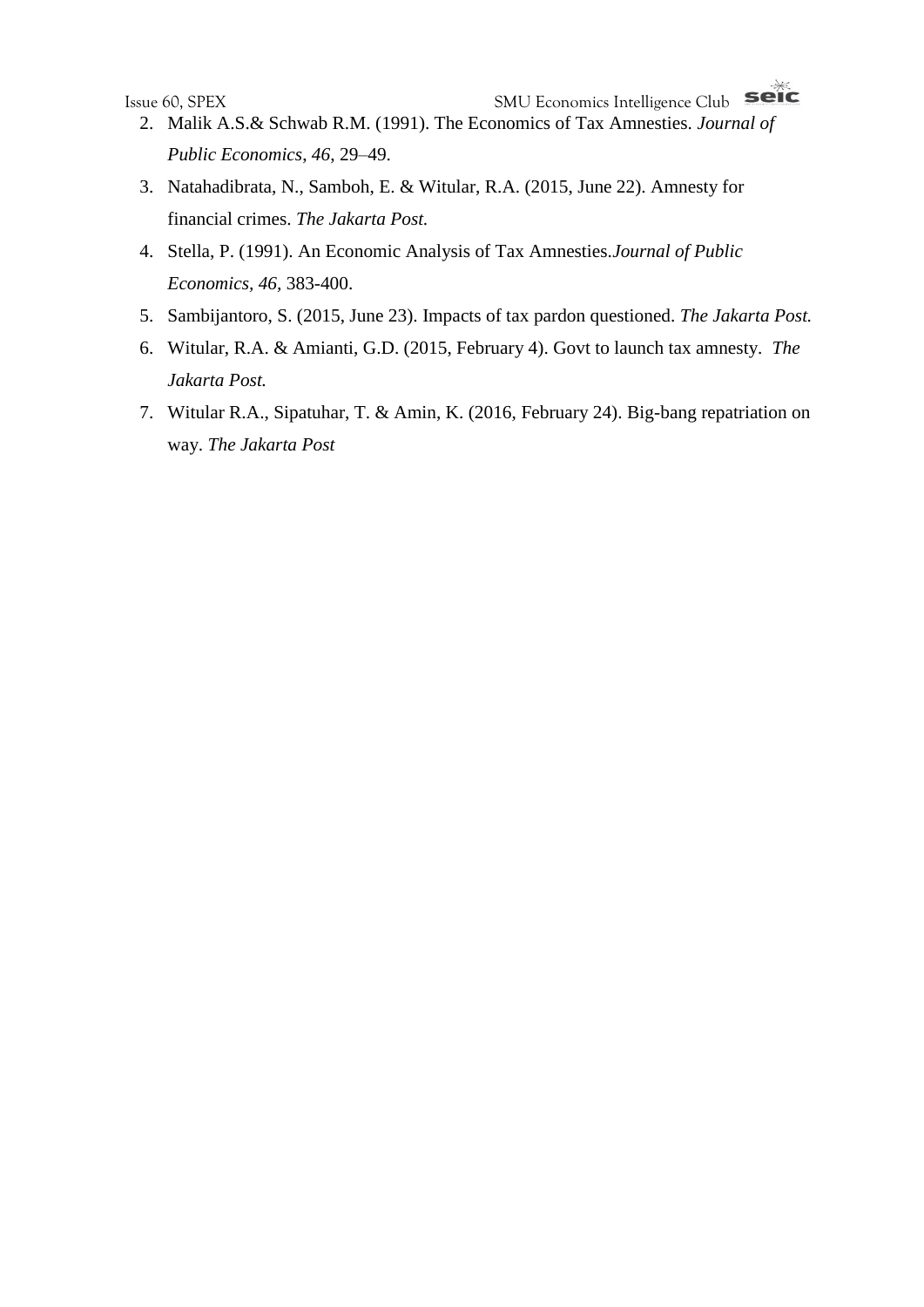# Moving From One to Two

#### *By Rachel Tan Yi*

In October last year, the Chinese government announced that it would be putting the brakes on its one-child policy and implementing a new two child policy.<sup>i</sup> This decision came after a Community party summit at which the key leadership figures in China discussed ways and means to promote sustained growth in China<sup>ii</sup> between 2016 and 2020<sup>iii</sup>. The Xinhua News Agency reported that this new policy aims "to improve the balanced development of population" and to mitigate the ageing population issue.<sup>iv</sup>

The one-child policy was implemented in the year 1979<sup>v</sup> amidst fears that China's population was growing at an unsustainable rate. v<sup>i</sup> To encourage families to have one child, the government invested in a propaganda campaign which featured posters and slogans including "One hope", "One joy" and "One responsibility" in order to highlight the desirability of having a single child.<sup>vii</sup> Apart from soft measures like propaganda, hard measures were also used to enforce the policy. Forced abortions were carried out from the 1980s to the early part of the 1990s, when the procedure was legal in China.<sup>viii</sup> In addition, some Chinese women were forced to be sterilised <sup>ix</sup> after having their first child. The authorities hired locals, usually older aged women, to identify and report females who might be hiding signs of pregnancy<sup>x</sup>. Overall, the Chinese government believes that the one-child policy helped to reduce the total number of births by 400 million.<sup>xi</sup>

The one-child policy has been subject to criticism because of its demographic effects on China. Some have likened the one-child policy to a demographic "timebomb" xii, where China's population is ageing quickly and the size of the labour force is decreasing. According to Professor Wang Feng of the Fudan University, "History will look back to see the one-child policy as one of the most glaring policy mistakes that China has made in its modern history."xiii The one child policy is believed to be a major reason for China's current ageing population.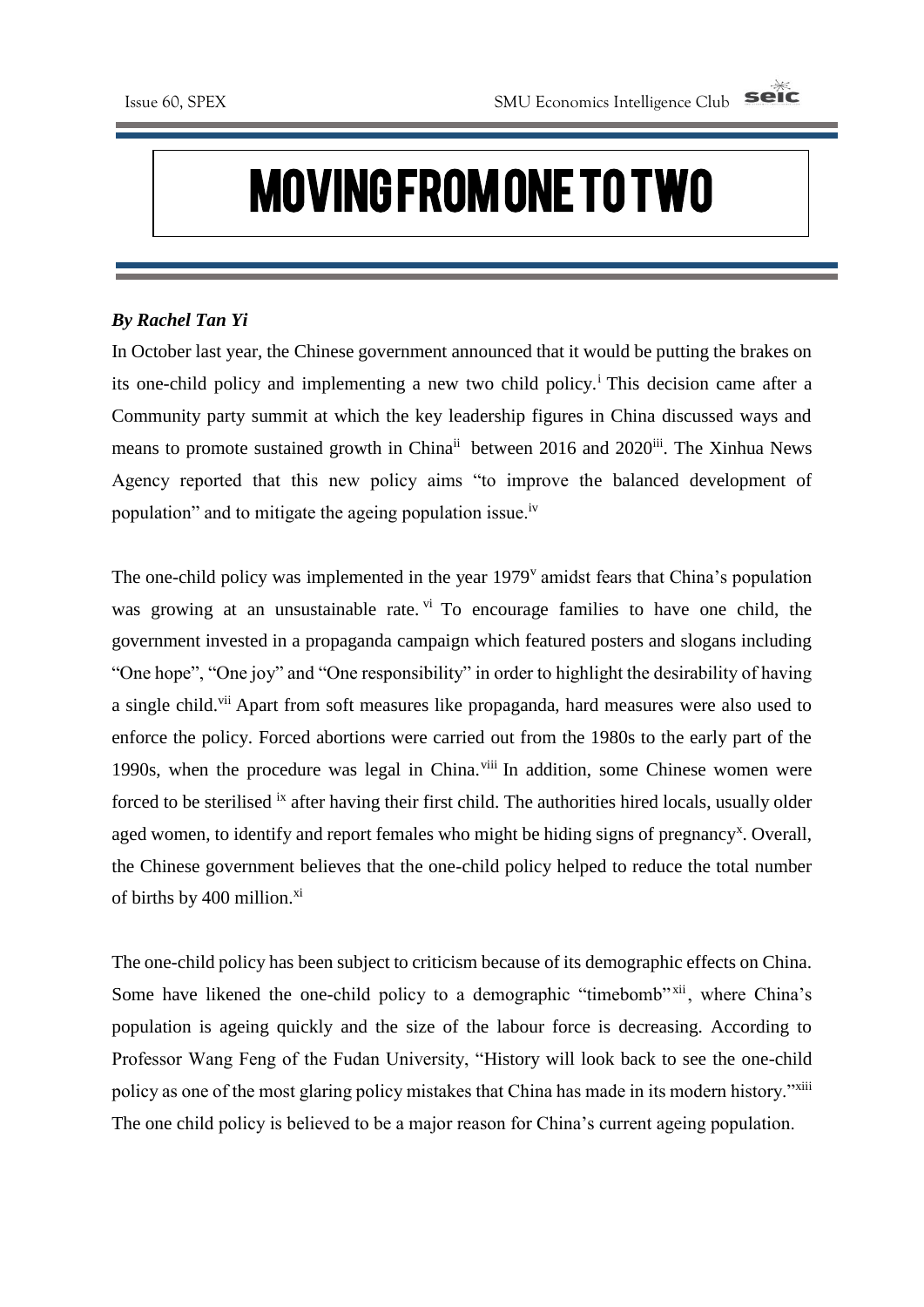

Figure 1: Drop in Childbirths Following Implementation of One-Child Policy Source: The Economistxiv Date Accessed: 31 January 2016

China's total fertility rate dropped by almost 50% from 2006 to 2015. The number of people in China's workforce (16 to 69 years of age) fell every year from 2012, with a 3.71 million decline in 2014.<sup>xv</sup> When the one-child policy came into effect, 5% of China's population were greater than or equal to 65 years of age.<sup>xvi</sup> In 2015, 9% of the total population was 65 years and above, meaning that around 123 million people fell within that age range.<sup>xvii</sup> China's greying population has resulted in a shrinking labour force and a rising average wage level, both of which have contributed to China's recent economic slowdown.<sup>xviii</sup> Researchers predict that apart from contributing to a slowdown in the economy, China's ageing population may also place strains on the healthcare and social services system.<sup>xix</sup>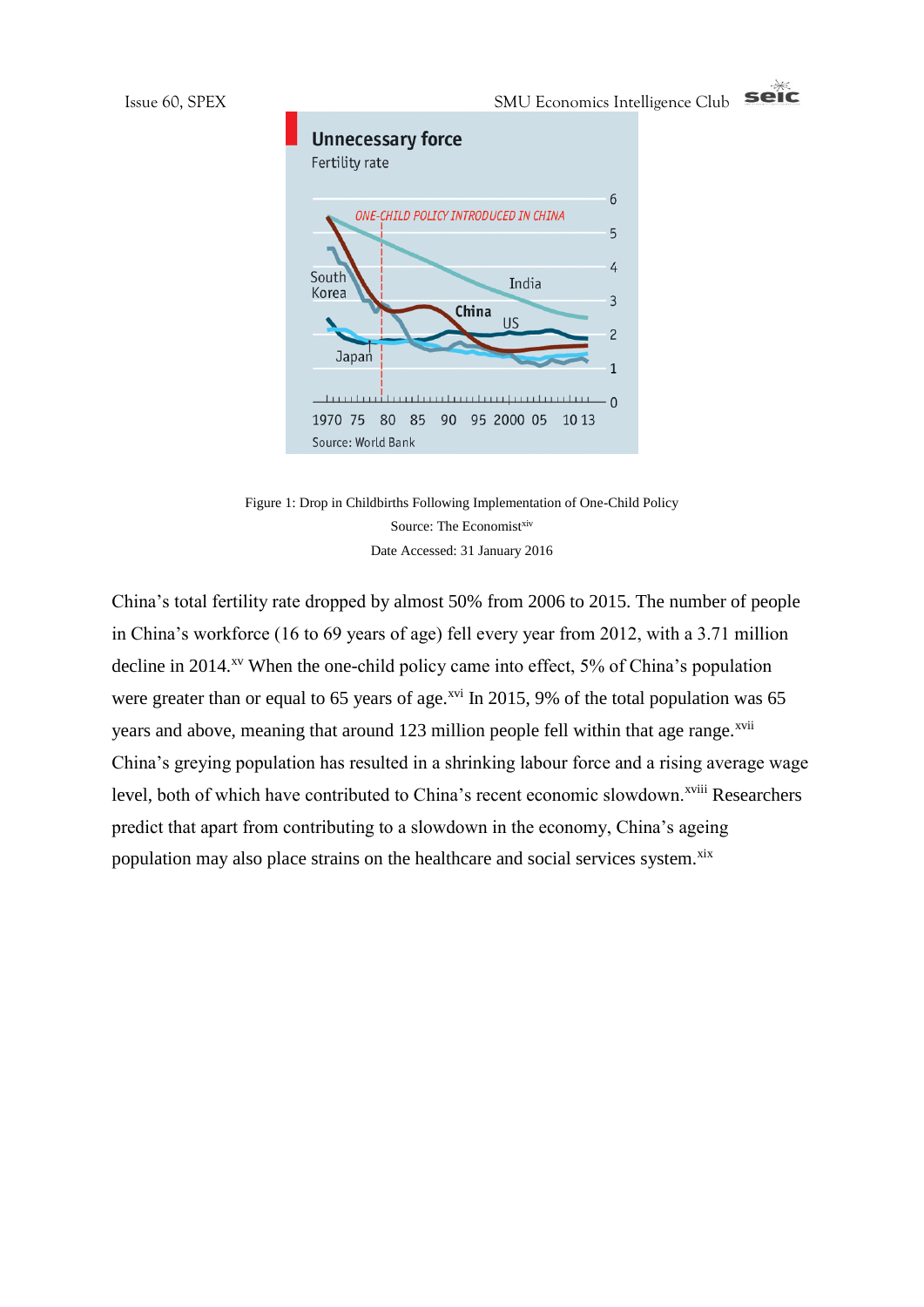



Date Accessed: 31 January 2016

#### Population getting older

Older people (65+) as a percentage of working age population (25-64)





In addition, the policy intensified China's gender imbalance<sup>xxii</sup>. Currently, China has around 106 males to every 100 females, which is one of the highest ratios in the world.<sup>xxiii</sup> According to Beijing's Family Planning Commission Minister Li Bin, this imbalance has "serious and farreaching consequences".<sup>xxiv</sup> The Chinese government believes that the demographic imbalance is a contributing factor towards the rising divorce rate in China.<sup>xxv</sup> Divorce rates in urban areas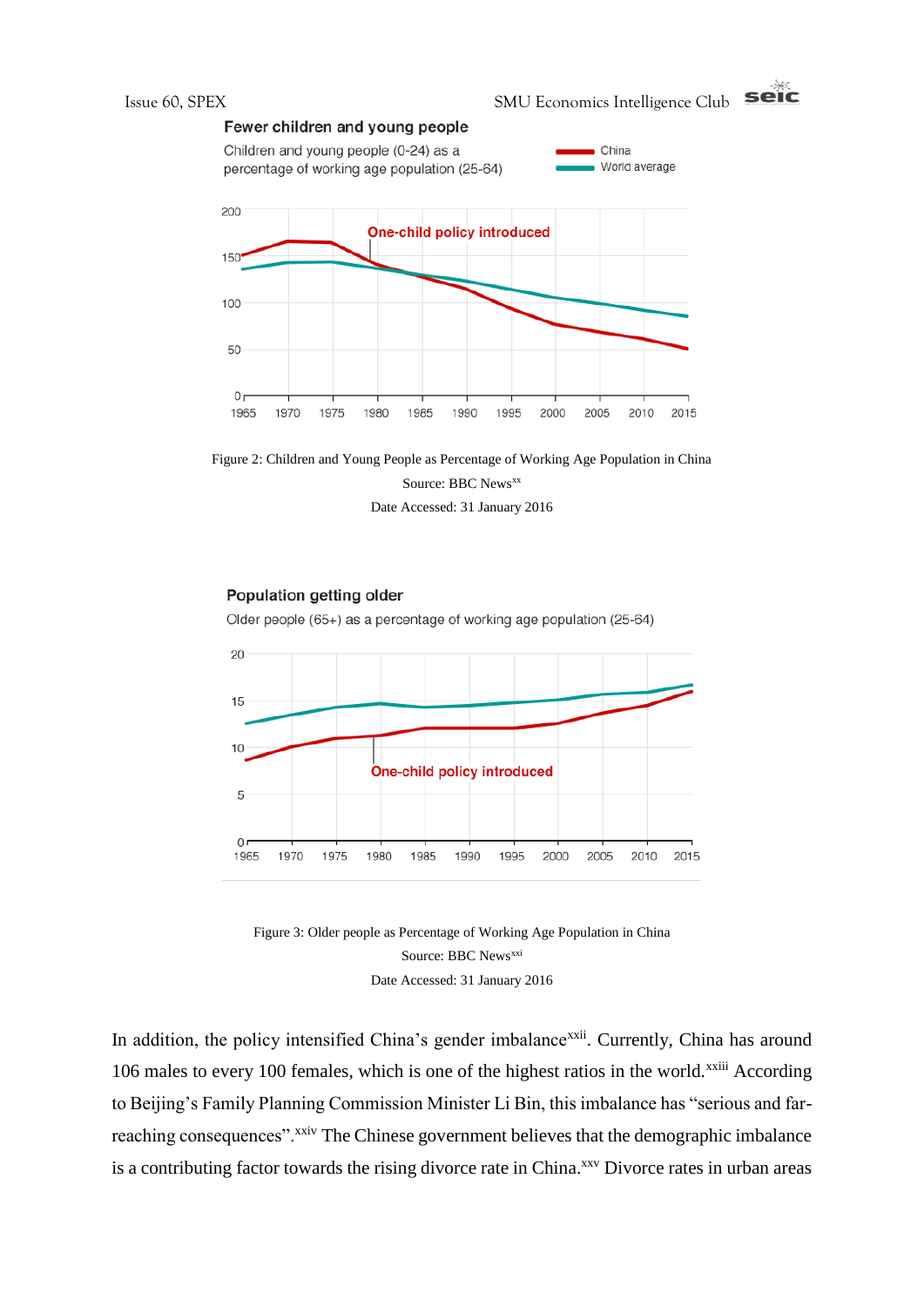# Issue 60, SPEX SMU Economics Intelligence Club

are considerably high in China, with the most updated information suggesting that there is a higher than 30% divorce rate in Beijing and Shanghai.<sup>xxvi</sup> Furthermore, the imbalance may have caused an increase in prostitution and sex-trafficking. The unavailability of women spurred an illegal business where refugees from North Korea were made to marry bachelors in the northeast part of China.<sup>xxvii</sup>

Before the latest policy shift, the one-child policy had been slightly relaxed in 2013. If either husband or wife was an only child, a couple was allowed to have two children.<sup>xxviii</sup> Families of an ethnic minority as well as couples living in rural areas who had a female first child were allowed to have two children as well. This relaxation contributed to the 470,000 increase in births in 2014 from the previous year.<sup>xxix</sup> Yet this increase was not as high as the government had hoped for.<sup>xxx</sup> This is probably one of the reasons for the introduction of the new policy.

The potential effects of the new two child policy on China's birth rate are already being discussed. Credit Suisse predicts that the new policy will result in an additional 1.2 million births in 2016 and an additional 7 million births by  $2020$ .<sup>xxxi</sup>



Figure 4: Projected Additional Births Following Policy Easing Source: The Economist<sup>xxxii</sup> Date Accessed: 31 January 2016

Yet many believe that the increase in births may not be dramatic. The high cost of raising children is expected to deter urban couples from having an additional child. xxxiii Chinese parents realise that bringing up more children would mean that they need to spend less on each child<sup>xxxiv</sup> as quality healthcare and education are becoming increasingly expensive.<sup>xxxv</sup> In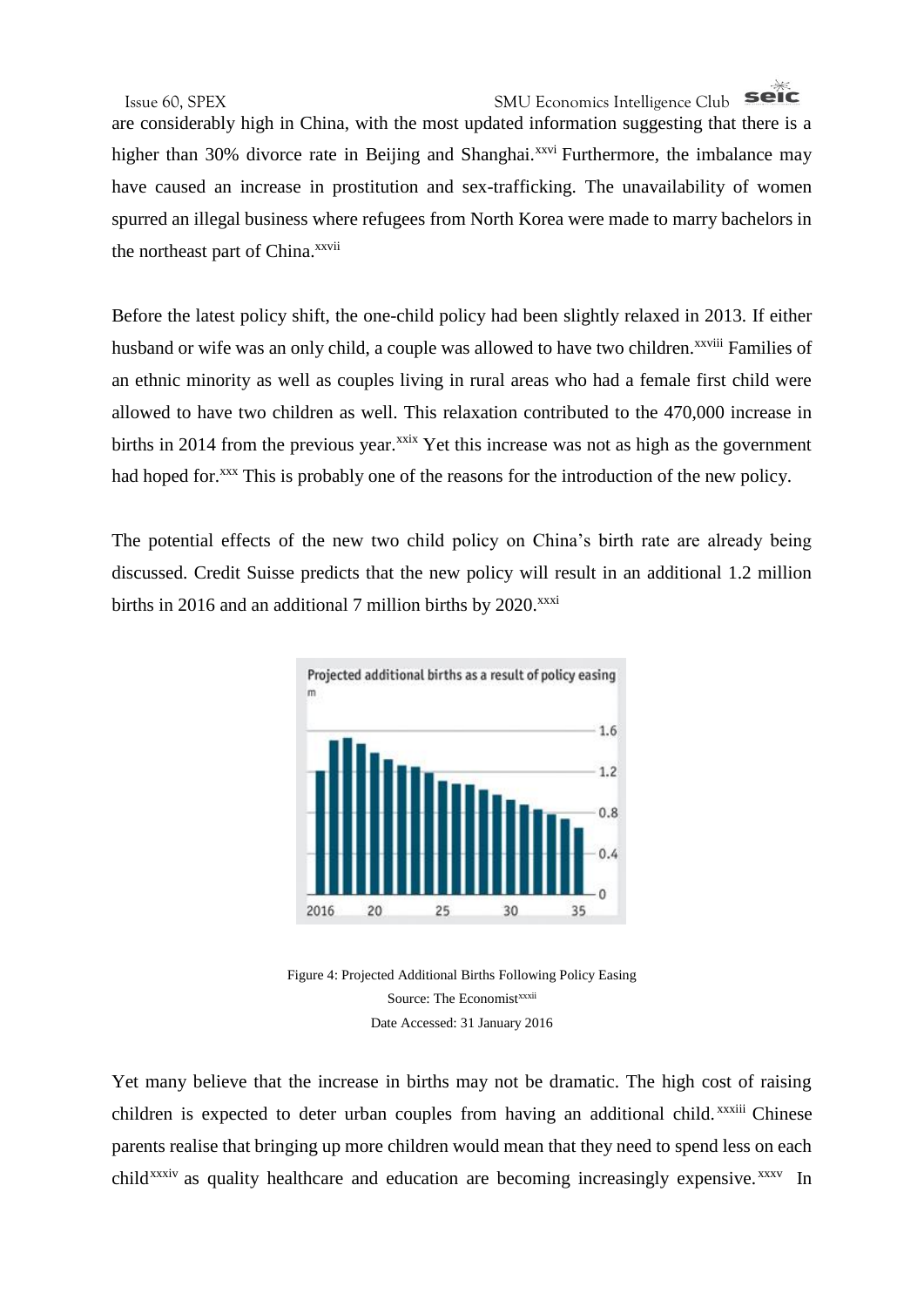# Issue 60, SPEX SMU Economics Intelligence Club

2013, Credit Suisse found that it costs around over 22,500 yuan per year to bring up a child to 18 years of age.<sup>xxxvi</sup> That amount is equal to about more than 75% of an average urban dweller's yearly disposable income.<sup>xxxvii</sup> This could be one of the reasons why after the 2013 policy relaxation, 88% of families which qualified to have an additional child did not take up the option.<sup>xxxviii</sup> Moreover, certain couples who may have wanted more children no longer have the means to do so as they have already been sterilised.<sup>xxxix</sup>

Some believe that this new policy may obstruct global sustainability. It has been projected that by 2030, the world will require an additional 30% of water, 40% of energy and 50% of food. $x<sup>1</sup>$ Presently, China is already consuming around 50% of total global production of cement, steel, aluminium and pork.<sup>xli</sup> This policy change is expected to cause a rise in China's population and an increase in the demand for and consumption of global resources.

The overall impact of the two-child policy remains to be seen. Regardless of the possible effects, many believe that this is the right step towards addressing the demographic challenges which China may have to deal with in the near future. Hopefully, this will be a step towards achieving more sustainable growth for China and the world.

### References:

**.** 

- 1. <sup>i</sup> China to end one-child policy and allow two. (2015, October 29). *BBC News*. Retrieved January 31, 2016, from http://www.bbc.com/news/world-asia-34665539
- 2. ii Phillips, T. (2015, October 29). China ends one-child policy after 35 years. *The Guardian*. Retrieved January 31, 2016, from http://www.theguardian.com/world/2015/oct/29/china-abandons-one-child-policy
- 3. iii Rajagopalan, M., & Koh, G. (2015, October 29). China to allow all couples two children to counter aging population. *Reuters*. Retrieved January 31, 2016, from http://www.reuters.com/article/us-china-politics-plenum-idUSKCN0SN16Y20151029
- 4. iv China to end one-child policy and allow two. (2015, October 29). *BBC News*. Retrieved January 31, 2016, from http://www.bbc.com/news/world-asia-34665539
- 5. <sup>v</sup> China to end one-child policy and allow two. (2015, October 29). *BBC News*. Retrieved January 31, 2016, from http://www.bbc.com/news/world-asia-34665539
- 6. vi Phillips, T. (2015, July 23). China may bring in 'two-child policy' to tackle demographic timebomb. *The Guardian*. Retrieved January 31, 2016, from http://www.theguardian.com/world/2015/jul/23/china-may-adopt-two-child-policythis-year-as-demographic-timebomb-looms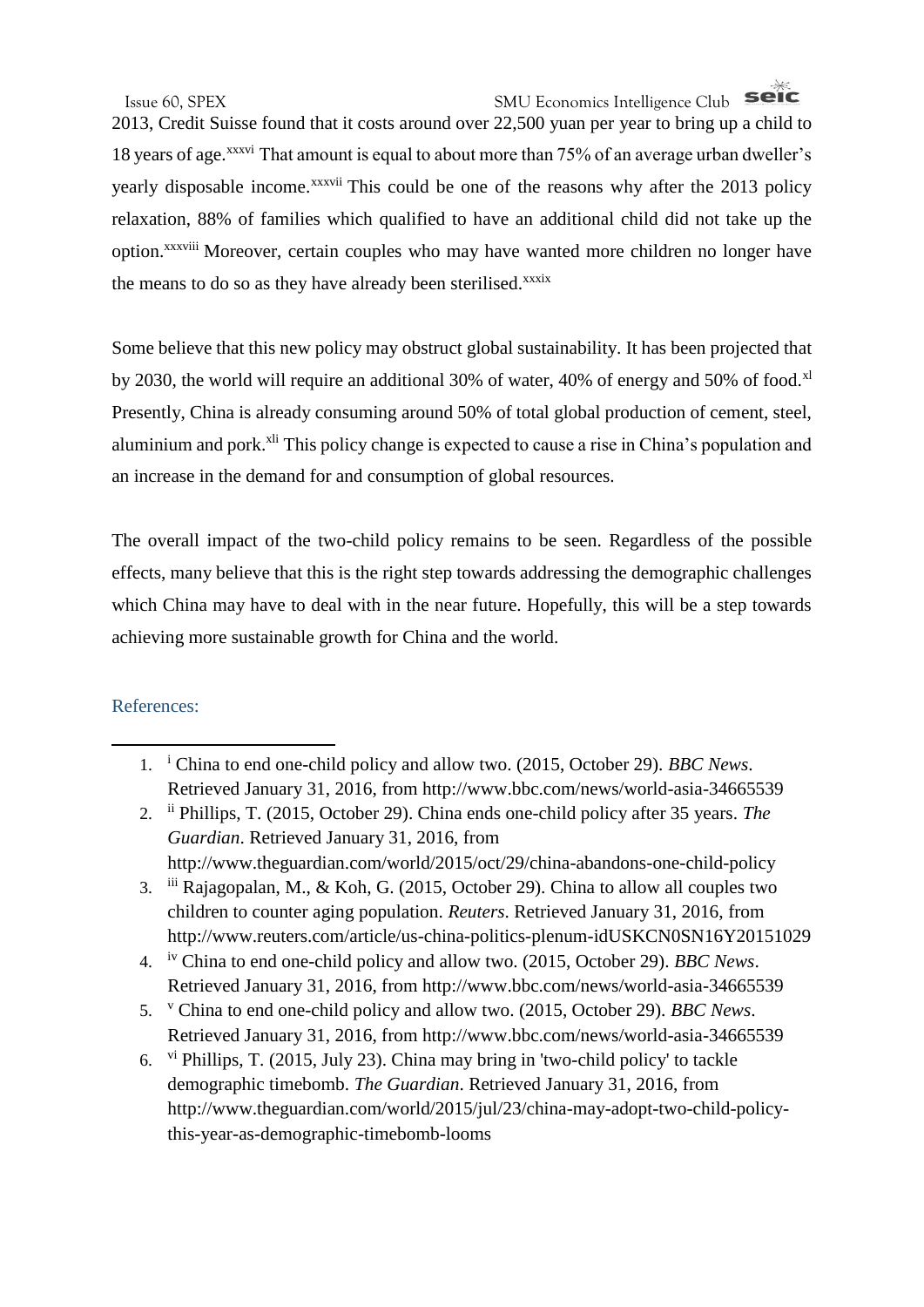- 7. vii McKenzie, D. (2015, March 31). For China, three decades of one-child policy proves hard to undo. *CNN*. Retrieved January 31, 2016, from http://edition.cnn.com/2015/03/30/asia/china-one-child-policy-undo/
- 8. viii Yuan, R. (2015, September 11). Forcing a woman to have an abortion at eight months: Welcome to 21st century China. *The Telegraph*. Retrieved January 31, 2016, from http://www.telegraph.co.uk/women/womens-life/11858723/China-Forcedabortion-late-term-to-avoid-one-child-policy.html
- 9. ix Phillips, T. (2015, October 29). China ends one-child policy after 35 years. *The Guardian*. Retrieved January 31, 2016, from http://www.theguardian.com/world/2015/oct/29/china-abandons-one-child-policy
- 10. <sup>x</sup> Yuan, R. (2015, September 11). Forcing a woman to have an abortion at eight months: Welcome to 21st century China. *The Telegraph*. Retrieved January 31, 2016, from http://www.telegraph.co.uk/women/womens-life/11858723/China-Forcedabortion-late-term-to-avoid-one-child-policy.html
- 11. xi Phillips, T. (2015, July 23). China may bring in 'two-child policy' to tackle demographic timebomb. *The Guardian*. Retrieved January 31, 2016, from http://www.theguardian.com/world/2015/jul/23/china-may-adopt-two-child-policythis-year-as-demographic-timebomb-looms
- 12. xii Phillips, T. (2015, October 29). China ends one-child policy after 35 years. *The Guardian*. Retrieved January 31, 2016, from http://www.theguardian.com/world/2015/oct/29/china-abandons-one-child-policy
- 13. xiii Jiang, S., & Cullinane, S. (2015, October 30). China's one-child policy to end. *CNN*. Retrieved January 31, 2016, from http://edition.cnn.com/2015/10/29/asia/chinaone-child-policy/
- 14. xiv Tales of the unexpected. (2015, July 11). *The Economist*. Retrieved January 31, 2016, from http://www.economist.com/news/china/21657416-china-has-relaxed-itsone-child-policy-yet-parents-are-not-rushing-have-second-tales
- 15. xv Winsor, M. (2015, October 29). China's One-Child Policy Change Will Take Decades To Relieve Economic Pressures Of Aging Population, Experts Say. *International Business Times*. Retrieved January 31, 2016, from http://www.ibtimes.com/chinas-one-child-policy-change-will-take-decades-relieveeconomic-pressures-aging-2161789
- 16. xvi Winsor, M. (2015, October 29). China's One-Child Policy Change Will Take Decades To Relieve Economic Pressures Of Aging Population, Experts Say. *International Business Times*. Retrieved January 31, 2016, from http://www.ibtimes.com/chinas-one-child-policy-change-will-take-decades-relieveeconomic-pressures-aging-2161789
- 17. xvii Winsor, M. (2015, October 29). China's One-Child Policy Change Will Take Decades To Relieve Economic Pressures Of Aging Population, Experts Say. *International Business Times*. Retrieved January 31, 2016, from http://www.ibtimes.com/chinas-one-child-policy-change-will-take-decades-relieveeconomic-pressures-aging-2161789
- 18. xviii Winsor, M. (2015, October 29). China's One-Child Policy Change Will Take Decades To Relieve Economic Pressures Of Aging Population, Experts Say.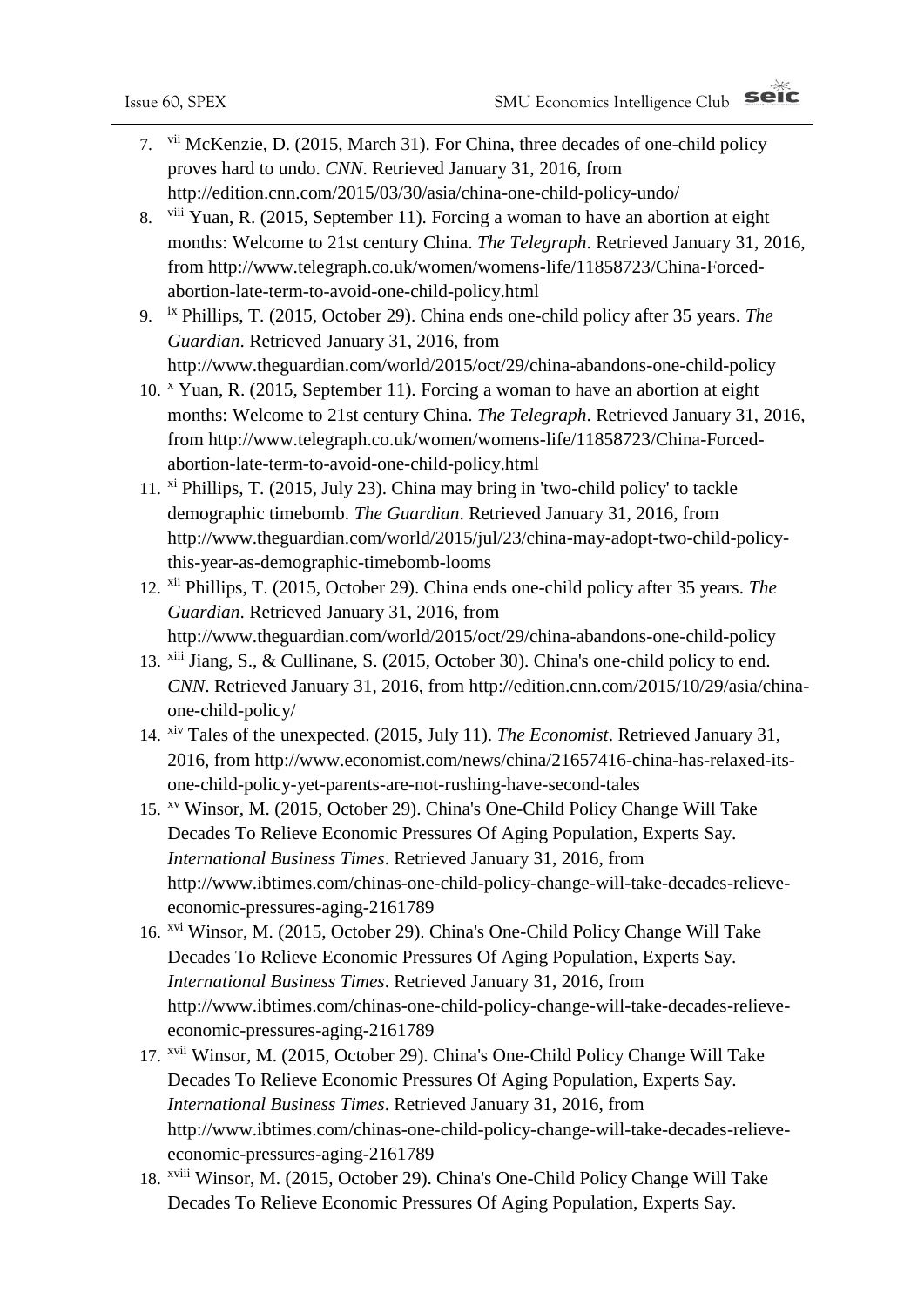*International Business Times*. Retrieved January 31, 2016, from http://www.ibtimes.com/chinas-one-child-policy-change-will-take-decades-relieveeconomic-pressures-aging-2161789

- 19. xix Jiang, S., & Cullinane, S. (2015, October 30). China's one-child policy to end. *CNN*. Retrieved January 31, 2016, from http://edition.cnn.com/2015/10/29/asia/chinaone-child-policy/
- 20. xx China to end one-child policy and allow two. (2015, October 29). *BBC News*. Retrieved January 31, 2016, from http://www.bbc.com/news/world-asia-34665539
- 21. xxi China to end one-child policy and allow two. (2015, October 29). *BBC News*. Retrieved January 31, 2016, from http://www.bbc.com/news/world-asia-34665539
- 22. xxii Powell, B. (2015, May 28). Gender Imbalance: How China's One-Child Law Backfired on Men. *Newsweek*. Retrieved January 31, 2016, from http://www.newsweek.com/2015/06/05/gender-imbalance-china-one-child-lawbackfired-men-336435.html
- 23. xxiii Nardelli, A., & Swann, G. (2015, October 29). The impact of China's one-child policy in four graphs. *The Guardian*. Retrieved January 31, 2016, from http://www.theguardian.com/world/datablog/2015/oct/29/impact-china-one-childpolicy-four-graphs
- 24. xxiv Powell, B. (2015, May 28). Gender Imbalance: How China's One-Child Law Backfired on Men. *Newsweek*. Retrieved January 31, 2016, from http://www.newsweek.com/2015/06/05/gender-imbalance-china-one-child-lawbackfired-men-336435.html
- 25. xxv Powell, B. (2015, May 28). Gender Imbalance: How China's One-Child Law Backfired on Men. *Newsweek*. Retrieved January 31, 2016, from http://www.newsweek.com/2015/06/05/gender-imbalance-china-one-child-lawbackfired-men-336435.html
- 26. xxvi Powell, B. (2015, May 28). Gender Imbalance: How China's One-Child Law Backfired on Men. *Newsweek*. Retrieved January 31, 2016, from http://www.newsweek.com/2015/06/05/gender-imbalance-china-one-child-lawbackfired-men-336435.html
- 27. xxvii Powell, B. (2015, May 28). Gender Imbalance: How China's One-Child Law Backfired on Men. *Newsweek*. Retrieved January 31, 2016, from http://www.newsweek.com/2015/06/05/gender-imbalance-china-one-child-lawbackfired-men-336435.html
- 28. xxviii Phillips, T. (2015, July 23). China may bring in 'two-child policy' to tackle demographic timebomb. *The Guardian*. Retrieved January 31, 2016, from http://www.theguardian.com/world/2015/jul/23/china-may-adopt-two-child-policythis-year-as-demographic-timebomb-looms
- 29. xxix Phillips, T. (2015, July 23). China may bring in 'two-child policy' to tackle demographic timebomb. *The Guardian*. Retrieved January 31, 2016, from http://www.theguardian.com/world/2015/jul/23/china-may-adopt-two-child-policythis-year-as-demographic-timebomb-looms
- 30. xxx Phillips, T. (2015, July 23). China may bring in 'two-child policy' to tackle demographic timebomb. *The Guardian*. Retrieved January 31, 2016, from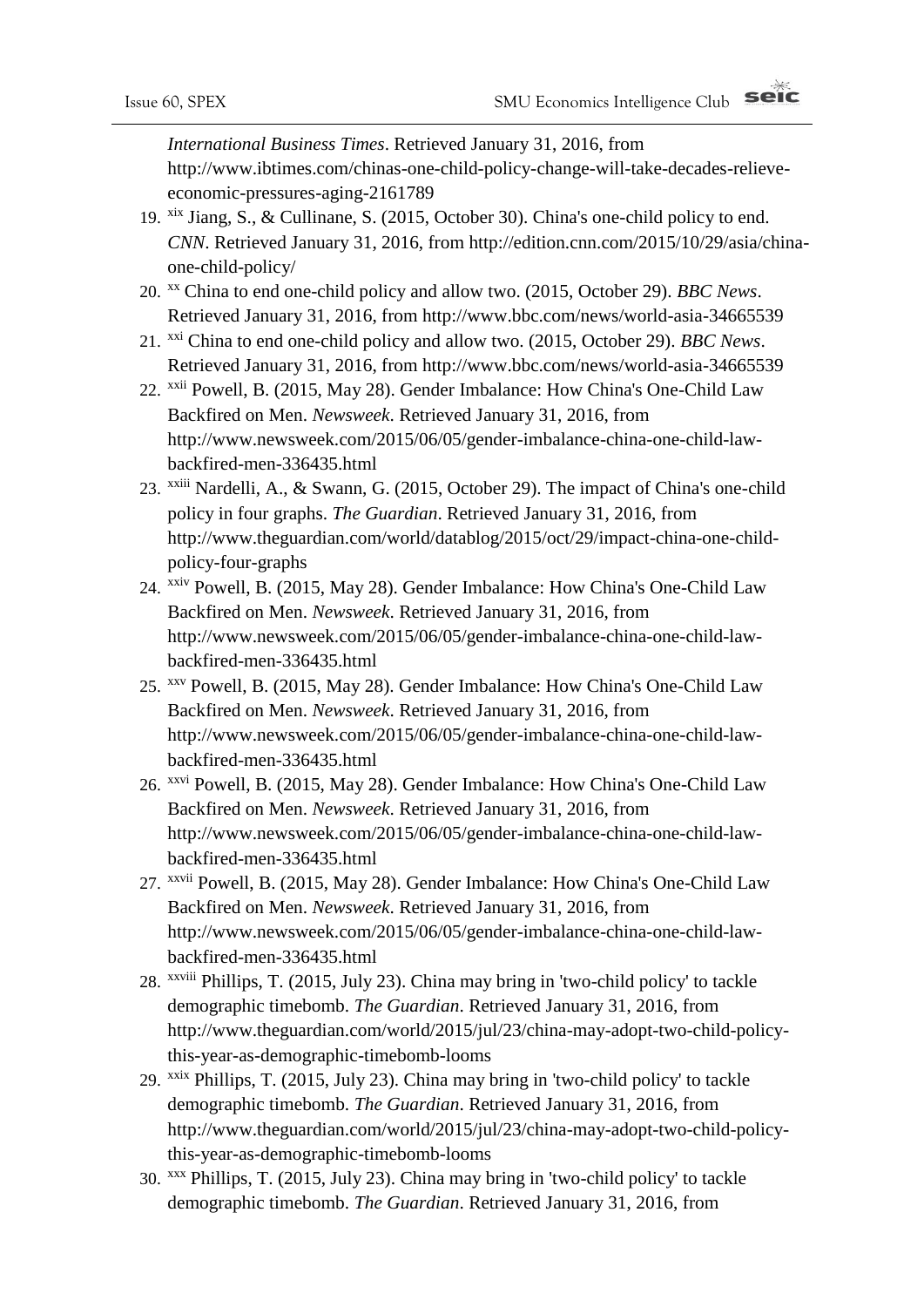http://www.theguardian.com/world/2015/jul/23/china-may-adopt-two-child-policythis-year-as-demographic-timebomb-looms

- 31. xxxi China's two-child policy will underwhelm. (2015, October 31). *The Economist*. Retrieved January 31, 2016, from http://www.economist.com/news/china/21677416 simply-allowing-people-have-more-children-does-not-mean-they-will-chinas-twochild-policy-will
- 32. xxxii China's two-child policy will underwhelm. (2015, October 31). *The Economist*. Retrieved January 31, 2016, from http://www.economist.com/news/china/21677416 simply-allowing-people-have-more-children-does-not-mean-they-will-chinas-twochild-policy-will
- 33. xxxiii Phillips, T. (2015, October 29). China ends one-child policy after 35 years. *The Guardian*. Retrieved January 31, 2016, from http://www.theguardian.com/world/2015/oct/29/china-abandons-one-child-policy
- 34. xxxiv China's two-child policy will underwhelm. (2015, October 31). *The Economist*. Retrieved January 31, 2016, from http://www.economist.com/news/china/21677416 simply-allowing-people-have-more-children-does-not-mean-they-will-chinas-twochild-policy-will
- 35. xxxv Tales of the unexpected. (2015, July 11). *The Economist*. Retrieved January 31, 2016, from http://www.economist.com/news/china/21657416-china-has-relaxed-itsone-child-policy-yet-parents-are-not-rushing-have-second-tales
- 36. xxxvi Tales of the unexpected. (2015, July 11). *The Economist*. Retrieved January 31, 2016, from http://www.economist.com/news/china/21657416-china-has-relaxed-itsone-child-policy-yet-parents-are-not-rushing-have-second-tales
- 37. xxxvii Tales of the unexpected. (2015, July 11). *The Economist*. Retrieved January 31, 2016, from http://www.economist.com/news/china/21657416-china-has-relaxed-itsone-child-policy-yet-parents-are-not-rushing-have-second-tales
- 38. xxxviii Winston, A. (2015, November 24). Can the planet handle China's new two-child policy? *The Guardian*. Retrieved January 31, 2016, from http://www.theguardian.com/sustainable-business/2015/nov/24/china-two-childpolicy-sustainable-population
- 39. xxxix China's two-child policy will underwhelm. (2015, October 31). *The Economist*. Retrieved January 31, 2016, from http://www.economist.com/news/china/21677416 simply-allowing-people-have-more-children-does-not-mean-they-will-chinas-twochild-policy-will
- 40. xl Winston, A. (2015, November 24). Can the planet handle China's new two-child policy? *The Guardian*. Retrieved January 31, 2016, from http://www.theguardian.com/sustainable-business/2015/nov/24/china-two-childpolicy-sustainable-population
- 41. xli Winston, A. (2015, November 24). Can the planet handle China's new two-child policy? *The Guardian*. Retrieved January 31, 2016, from [http://www.theguardian.com/sustainable-business/2015/nov/24/china-two-child](http://www.theguardian.com/sustainable-business/2015/nov/24/china-two-child-policy-sustainable-population)[policy-sustainable-population](http://www.theguardian.com/sustainable-business/2015/nov/24/china-two-child-policy-sustainable-population)